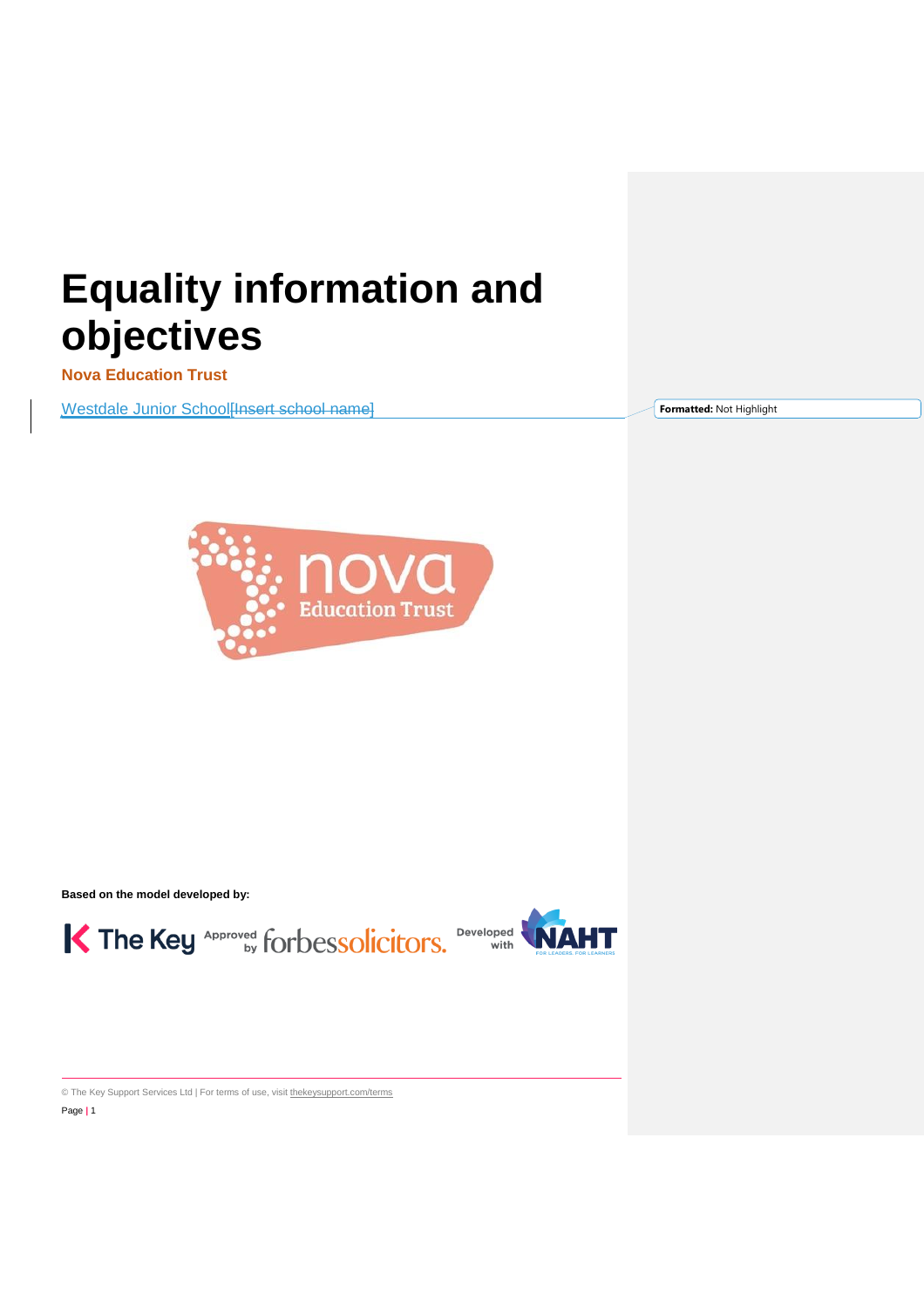| Approved by:        | Anne Yates (Chair of<br>LGB) <del>[Name]</del> | <b>Date:</b> PatelOctober 2021 | <b>Formatted: Not Highlight</b><br><b>Formatted: Not Highlight</b> |
|---------------------|------------------------------------------------|--------------------------------|--------------------------------------------------------------------|
| Last reviewed on:   | <b>FDatelDecember 2021</b>                     |                                | <b>Formatted: Not Highlight</b>                                    |
| Next review due by: | <b>FDate]March 2022</b>                        |                                | Formatted: Not Highlight                                           |

# **Contents**

| 1. Aims                                     |  |
|---------------------------------------------|--|
|                                             |  |
|                                             |  |
|                                             |  |
|                                             |  |
|                                             |  |
|                                             |  |
|                                             |  |
|                                             |  |
|                                             |  |
| 1. Aims                                     |  |
|                                             |  |
| 3. Roles and responsibilities               |  |
|                                             |  |
| Advancing equality of opportunity           |  |
| 6. Fostering good relations                 |  |
| Equality considerations in decision-making. |  |
| 8. Equality objectives                      |  |
| 9. Monitoring arrangements                  |  |
| <b>Links with other policies</b>            |  |

| Action and thon doloto this toyt contonts of th                                                                                                    |
|----------------------------------------------------------------------------------------------------------------------------------------------------|
|                                                                                                                                                    |
|                                                                                                                                                    |
| Plases adant the narte highlighted in vallow for your school contact hefore sending                                                                |
| <mark>me pane mgmighteti in yene</mark> pan <sub>y</sub> yen saatusratantast usidi Schlahlg-la                                                     |
| our LGB for annroyal in the Autumn Term 2021-22. Please contact Alve Einch<br>var 200 tot applovar in dio madamm 10HH 2021 22. FICASC COH(dot NI)S |
|                                                                                                                                                    |
| afineh Mnovaeduostiontrust not) if any cunnort is required to de this                                                                              |
| <del>vativitiraotitve, iraity oupport lo legan su tvo atra,</del>                                                                                  |
|                                                                                                                                                    |
| nte liet eo that the nago numbers are serrect. (Pight click anywhere                                                                               |
|                                                                                                                                                    |
| n the contente liet, eligh en 4 Indete field, then select 4 Indete entire tehle                                                                    |
|                                                                                                                                                    |

This policy sets out our approach to equality and the equality objectives for Nova Education Trust. Section 8 also sets out the equality objectives for **[name of school]**. Westdale Junior School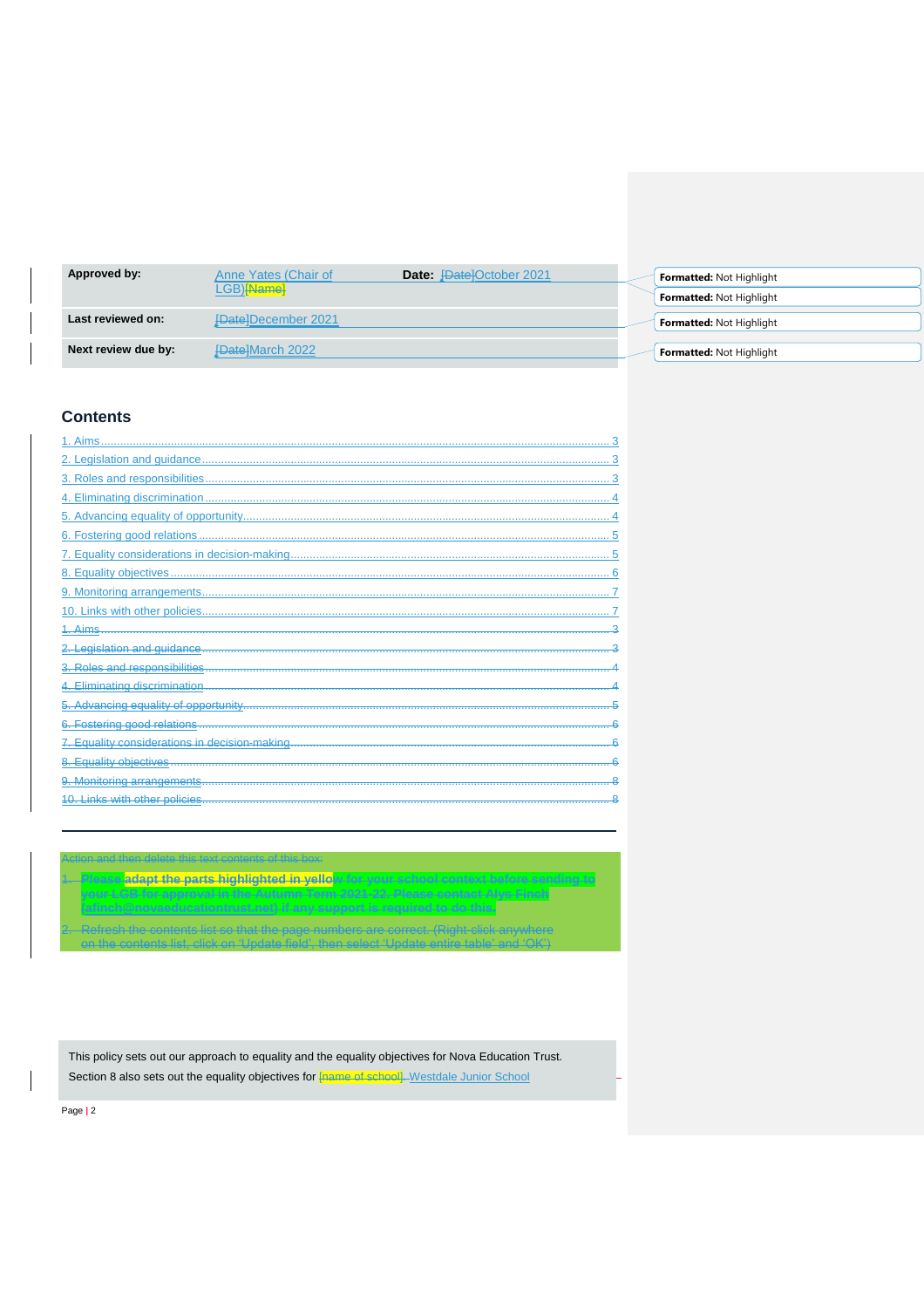# <span id="page-2-0"></span>**1. Aims**

Our Trust aims to meet its obligations under the public sector equality duty by having due regard to the need to:

- Eliminate discrimination and other conduct that is prohibited by the Equality Act 2010
- Advance equality of opportunity between people who share a protected characteristic and people who do not share it
- Foster good relations across all characteristics between people who share a protected characteristic and people who do not share it

#### <span id="page-2-1"></span>**2. Legislation and guidance**

This document meets the requirements under the following legislation:

- [The Equality Act 2010,](http://www.legislation.gov.uk/ukpga/2010/15/contents) which introduced the public sector equality duty and protects people from discrimination
- [The Equality Act 2010 \(Specific Duties\) Regulations 2011,](http://www.legislation.gov.uk/uksi/2011/2260/contents/made) which require schools to publish information to demonstrate how they are complying with the public sector equality duty and to publish equality objectives

This document is also based on the [Department for Education \(DfE\) advice for schools on the](https://www.gov.uk/government/publications/equality-act-2010-advice-for-schools) Equality Act, the [technical guidance for schools from the Equality and Human Rights Commission](https://www.equalityhumanrights.com/en/publication-download/technical-guidance-schools-england) and [guidance from the](https://www.gov.uk/government/publications/public-sector-quick-start-guide-to-the-specific-duties)  Government Equalities Office on meeting the specific duties that support the public sector equality duty.

This document also complies with our funding agreement and articles of association.

# <span id="page-2-2"></span>**3. Roles and responsibilities**

# **3.1 The Board of Trustees**

The Board of Trustees will:

- Ensure that the equality information as set out in this statement is published and communicated throughout the Trust, including to Local Governing Bodies, staff, pupils and parents, and that they are reviewed and updated at least once every 4 years
- Delegate responsibility for monitoring the achievement of the objectives on a daily basis to the Head of School and Local Governing Body for each school.

#### **3.2 The Local Governing Bodies**

For their schools, the Local Governing Bodies will:

- Meet with the designated member of staff for equality every term, and other relevant staff members, to discuss any issues and how these are being addressed
- Ensure they are familiar with all relevant legislation and the contents of this document
- Attend appropriate equality and diversity training
- Report back to the full board of trustees regarding any issues

#### **3.3 The Head of School**

The Head of School will, for their school:

Promote knowledge and understanding of the equality objectives amongst staff and pupils

Monitor success in achieving the objectives and report back to governors

Where the Head of School is the designated member of staff for equality, they will also:

© The Key Support Services Ltd | [thekeysupport.com/terms](https://thekeysupport.com/terms-of-use)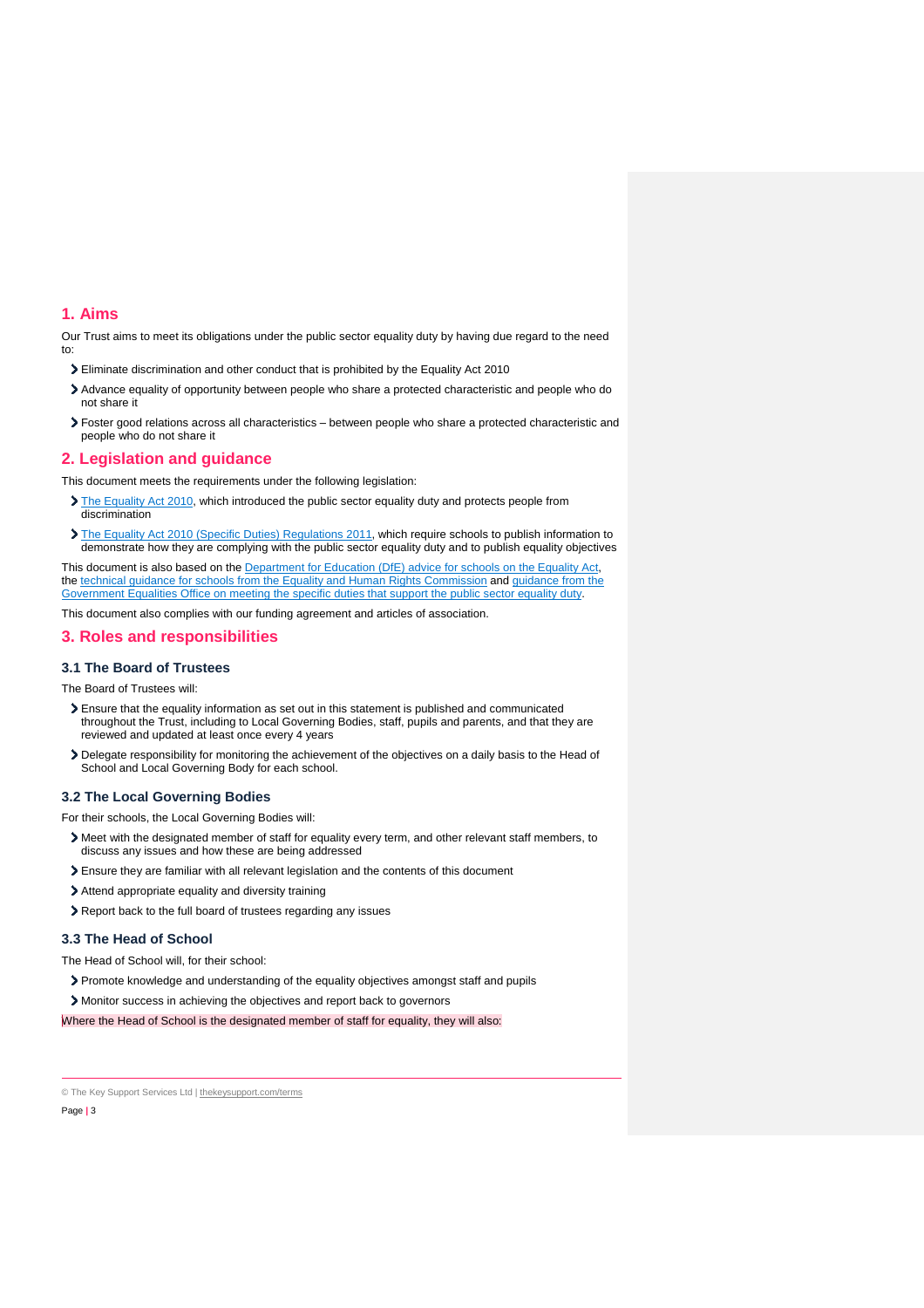- Report to the Local Governing Body every term to raise and discuss any issues
- Identify any staff training needs, and deliver training as necessary

# **3.4 The designated member of staff for equality**

The designated member of staff for equality will, for their school:

- Support the Head of School in promoting knowledge and understanding of the equality objectives amongst staff and pupils
- Report to the Local Governing Body every term to raise and discuss any issues
- Support the Head of School in identifying any staff training needs, and deliver training as necessary

#### **3.5 All staff across the Trust**

All staff across the Trust are expected to have regard to this document and to work to achieve the objectives as set out in section 8.

# <span id="page-3-0"></span>**4. Eliminating discrimination**

The Trust is aware of its obligations under the Equality Act 2010 and complies with non-discrimination provisions.

Where relevant, our policies include reference to the importance of avoiding discrimination and other prohibited conduct.

Trustees, local governors and all staff are regularly reminded of their responsibilities under the Equality Act, for example during meetings. Where this has been discussed during a meeting it is recorded in the meeting

Each school has a designated member of staff for monitoring equality issues who regularly liaises with the Local Governing Body regarding any issues and make senior leaders and local governors aware of these as appropriate.

# <span id="page-3-1"></span>**5. Advancing equality of opportunity**

As set out in the DfE guidance on the Equality Act, the Trust aims to advance equality of opportunity by:

- Removing or minimising disadvantages suffered by people which are connected by a particular characteristic they have (e.g. pupils with disabilities, or gay pupils who are being subjected to homophobic bullying)
- Taking steps to meet the particular needs of people who have a particular characteristic (e.g. enabling Muslim pupils to pray at prescribed times)
- Encouraging people who have a particular characteristic to participate fully in any activities (e.g. encouraging all pupils to be involved in the full range of school societies)

#### **5.1 Publishing information about pupils**

In fulfilling this aspect of the duty, the Trust will, for every school:

- Publish attainment data for each school each academic year showing how pupils with different characteristics are performing
- Analyse the above data to determine strengths and areas for improvement, implement actions in response and publish this information

| Commented [AF1]: If your school has a designated       |
|--------------------------------------------------------|
| member of staff for equality in addition to the HoS.   |
| please remove this text before sending to your LGB for |
| approval.                                              |
|                                                        |
| Commented [AF2]: If your school does not have a        |
| designated member of staff for equality, please remove |
| this section $-3.4$ – before sending to your LGB for   |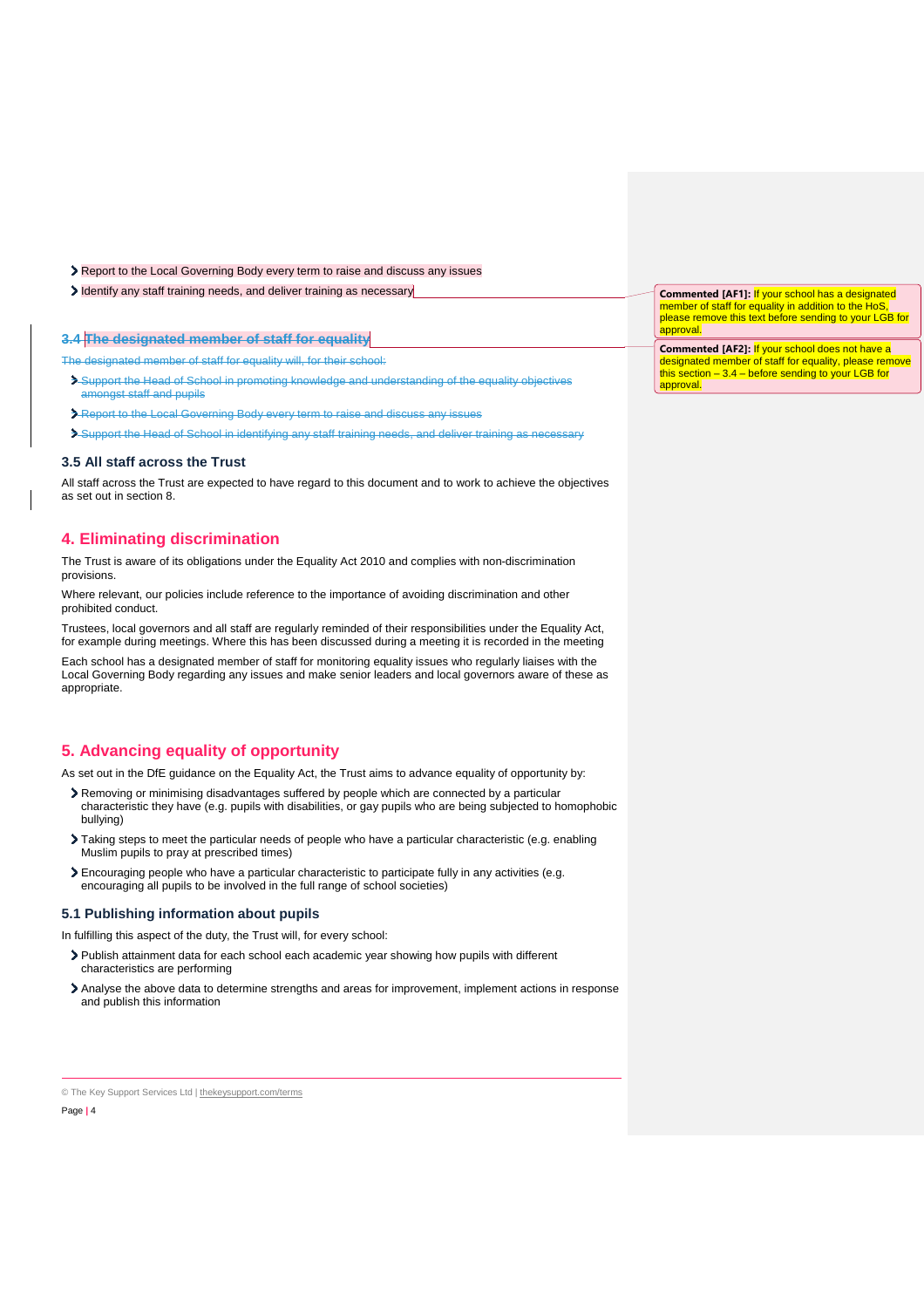- Make evidence available identifying improvements for specific groups (e.g. declines in incidents of homophobic or transphobic bullying)
- Publish further data about any issues associated with particular protected characteristics, identifying any issues which could affect our pupils

Relevant information about each school will be published on their individual websites.

## **5.2 Publishing information about staff**

In addition to the information about pupils, we will consider how our activities as an employer affect staff with protected characteristics. As a Trust, we will publish information to show:

- The make-up of our workforce, with breakdowns of staff with different protected characteristics
- Gender pay-gap reporting and other pay equality issues
- Recruitment and retention rates for staff with different protected characteristics
- Applications for flexible working and their outcomes for staff with different protected characteristics
- Applications for learning and development opportunities and their outcomes for staff with different protected characteristics
- Grievances and disciplinary issues for staff with different protected characteristics
- Policies and programmes in place to address equality concerns from staff
- > Information from staff surveys

We will make sure that with any data we publish to show how we meet our equality duties, individual staff or pupils will not be identifiable. This means we may suppress some data if it relates to a very small number of staff or pupils to preserve their confidentiality.

# <span id="page-4-0"></span>**6. Fostering good relations**

The Trust aims to foster good relations between those who share a protected characteristic and those who do not share it by:

- Promoting tolerance, friendship and understanding of a range of religions and cultures through different aspects of the curriculum. This includes teaching in RE, citizenship and personal, social, health and economic (PSHE) education, but also activities in other curriculum areas. For example, as part of teaching and learning in English/reading, pupils will be introduced to literature from a range of cultures
- Holding assemblies dealing with relevant issues. Pupils will be encouraged to take a lead in such assemblies, and we will also invite external speakers to contribute
- Making sure pupils work with their local community. This includes each school inviting leaders of local faith groups to speak at assemblies, and organising school trips and activities based around the local community
- Encouraging and implementing initiatives to deal with tensions between different groups of pupils within each school. For example, school councils have representatives from different year groups and are formed of pupils from a range of backgrounds. All pupils are encouraged to participate in their schools' activities, such as sports clubs. Schools also work with parents to promote knowledge and understanding of different cultures
- Schools and wider Trust develop links with people and groups who have specialist knowledge about particular characteristics, which helps inform and develop how they implement their approach

# <span id="page-4-1"></span>**7. Equality considerations in decision-making**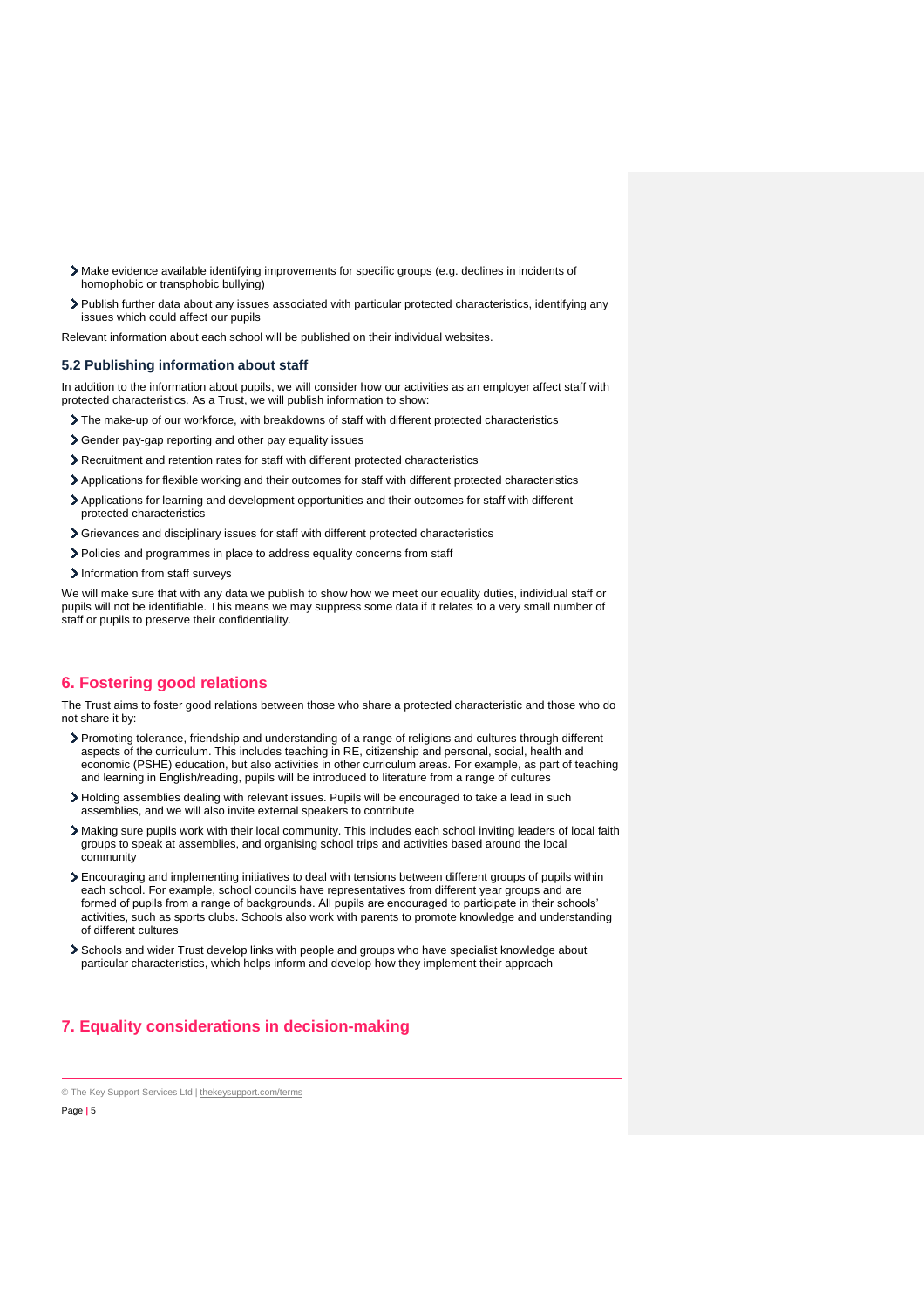The Trust ensures it has due regard to equality considerations whenever significant decisions are made. In all of our schools, we will always consider the impact of significant decisions on particular groups.

# <span id="page-5-0"></span>**8. Equality objectives**

*Objective 1: Undertake an analysis of recruitment data and trends with regard to race, gender and disability, and report on this to the staffing and pay sub-committee of the Board of Trustees (by December 2021)/LGB (July 2022).*

Why we have chosen this objective: We have identified a need to review our baseline data to inform prioritysetting and strategic foci. This is also linked to our focus on stakeholder voice and a need to create more robust data from which to analyse progress, areas for improvement, target interventions and make proactive system changes.

To achieve this objective, we plan to: develop communications re. the gathering of this data using high quality models and expert advice. We will then canvas all staff to provide opportunities for their data to be part of this reporting and, subsequently, shape and evaluate our strategy going forwards.

Progress we are making towards this objective:

December 2021-2021 Breakdown and analysis of staffing structure undertaken – race, gender and disability

March 2022 July 2022

*Objective 2: Have in place a reasonable adjustment agreement for all staff with disabilities by July 2022, to meet their needs better and ensure that any disadvantages they experience are addressed.*

Why we have chosen this objective: this will be an opportunity to respond to the data from Objective 1 and further embed our Trust culture at all levels.

To achieve this objective, we plan to: use responses to HR to both encourage staff with disabilities to share these with us and for us to implement, monitor and review our reasonable adjustment agreements. Where training is needed for this to be achieved, this will be brokered, implemented and reviewed.

Progress we are making towards this objective:

December 2021 Investigations into the creation of a reasonable adjustment agreement for staff with disabilities undertaken (via occupational Health)

March 2022

July 2022

*Objective 3: Develop, implement and share a Menopause Policy and related practices across the Trust.* 

Why we have chosen this objective: analysis of Gender Pay Gap report data demonstrates that a significant proportion of our staff are currently or will be experiencing perimenopause and menopause over the next few years. Initial, informal scoping has indicated that this would be a welcome development to enable staff to feel supported, confident and valued during this stage of their lives. It is also intended to support our wider development of work linked with this report.

To achieve this objective, we plan to: use best practice models to develop a model policy; develop an informal network run by staff for staff; provide relevant training for staff; to review our offers of support for staff from external partners to provide opportunities for staff to support each other and themselves.

Progress we are making towards this objective:

December 2021 Investigation into possibility of informal network within school to support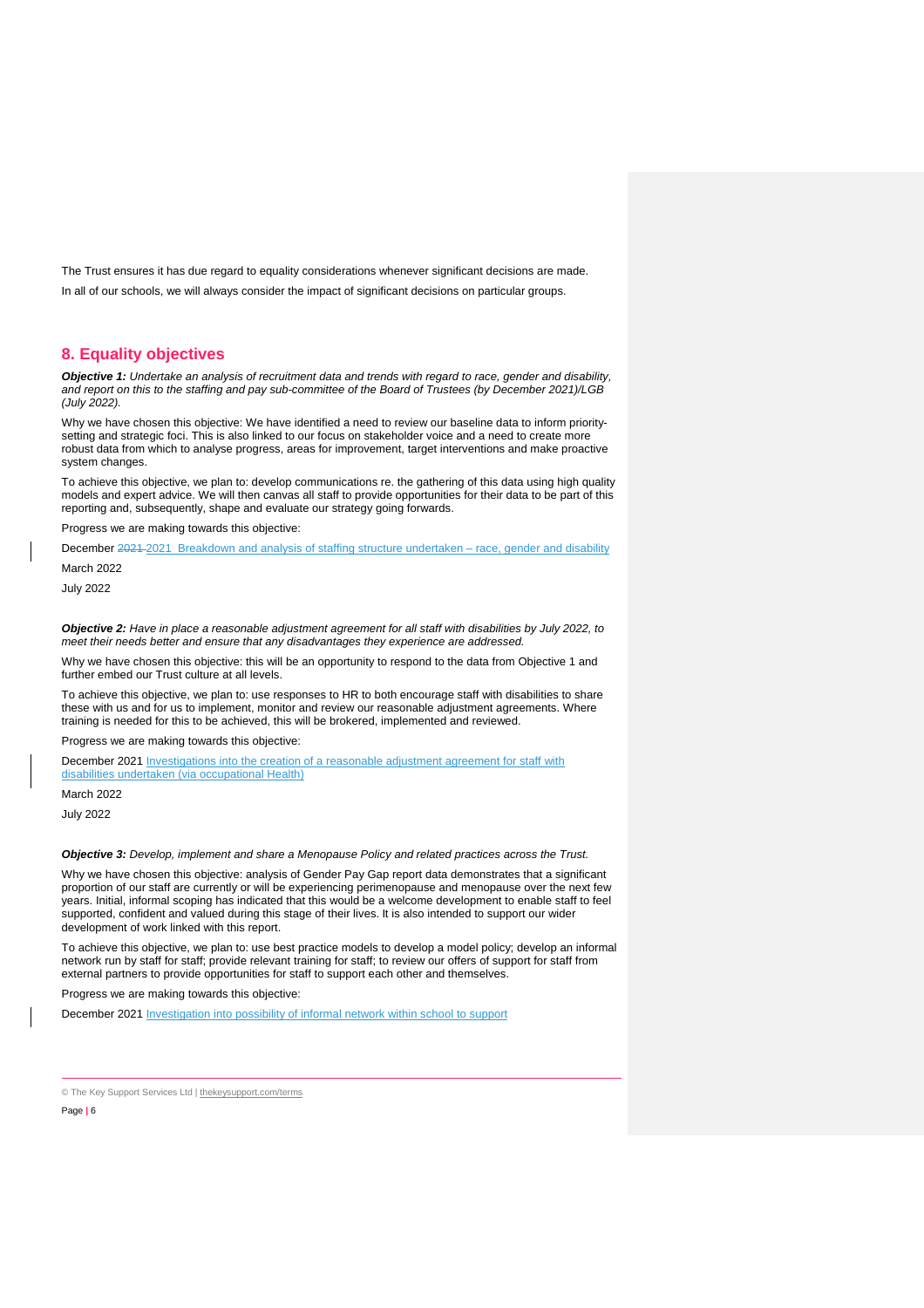March 2022

July 2022

*Objective 4: Provide a virtual training module on equal opportunities and non-discrimination for all staff and governors by the beginning of the next academic year, including an additional set of training for staff and governors involved in recruitment and selection. Training evaluation data will show that 100% of those attending have a good understanding of the legal requirements.*

Why we have chosen this objective: to ensure that recruitment is inclusive and informed by best practice and to mirror our approach to safer recruitment; to

To achieve this objective, we plan to: support all senior school and Trust leaders to complete the AIM Level 2 EDI qualification by the end of the academic year; implement a requirement for all interview panels to include at least one person who holds the Level 2 EDI qualification; enable all staff and governors in the Trust and its schools to complete an online module on equal opportunities and non-discrimination via the National College platform; minutes; develop induction so that new staff receive training on the Equality Act as part of their induction, and all staff receive refresher training every Autumn Term, delivered primarily through the National College online CPD platform).

Progress we are making towards this objective:

December 2021 Begin work in 2022

March 2022

July 2022

*Objective 5: Develop our use of Equality Impact Assessments as part of risk assessments when planning school trips and activities for all schools to have these as part of these processes by May 2022.* 

Why we have chosen this objective: to improve the ways in which we explicitly consider equality in our decision-making and to provide an opportunity to evaluate our practices in this area.

To achieve this objective, we plan to: develop an Equality Impact Assessment document to show and record how we have actively considered our equality duties and asked ourselves relevant questions; provide relevant training for staff to effectively use this tool; adapt current processes to include the Equality Impact Assessment; by the end of the year, ensure that records are completed by the member of staff organising the activity and are stored electronically with the completed risk assessment.

Progress we are making towards this objective:

December 2021 Identification of need for EVC within school – current EVC struggling with capacity March 2022

July 2022

#### <span id="page-6-0"></span>**9. Monitoring arrangements**

The Board of Trustees and CEO will update the equality information we publish, described in sections 4-7 above, at least every year.

This document will be reviewed by the Board of Trustees and CEO at least every 4 years.

The equality objectives will be reviewed and published by the Board of Trustees and CEO at least once every 4 years.

This document will be approved by the Board of Trustees.

## <span id="page-6-1"></span>**10. Links with other policies**

This document links to the following policies: